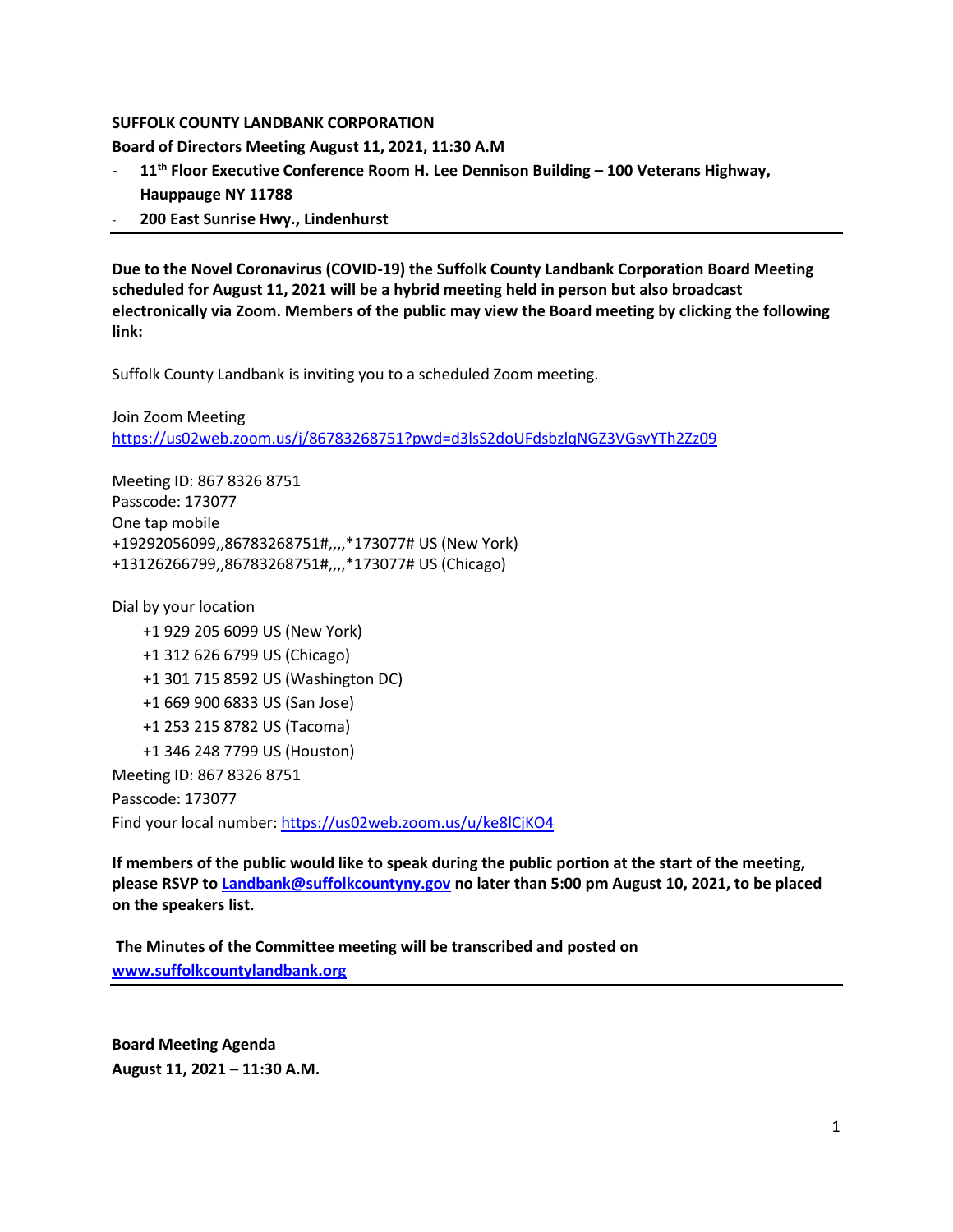- **I. Call to Order** 
	- a. **Roll Call**
- **II. Public Portion**

### **III. New Business**

- **i. Review and Approve Minutes**
	- 1. **June 23, 2021 Board Meeting Minutes "Exhibit A"**

### **IV. Staff Report**

- **V. Requested SCLBC Board Actions** 
	- a. **Resolution 2021-16 Amending the Real Property Disposition Policy**
	- b. **Resolution 2021-17 Authorizing Payment to the Village of Lindenhurst**

# **VI. Next Steps**

- a. **The next Board Meeting will be held on October 21, 2021 at 11:30 a.m.**
- **VII. Old Business**
	- a. **None**
- **VIII. Adjourn**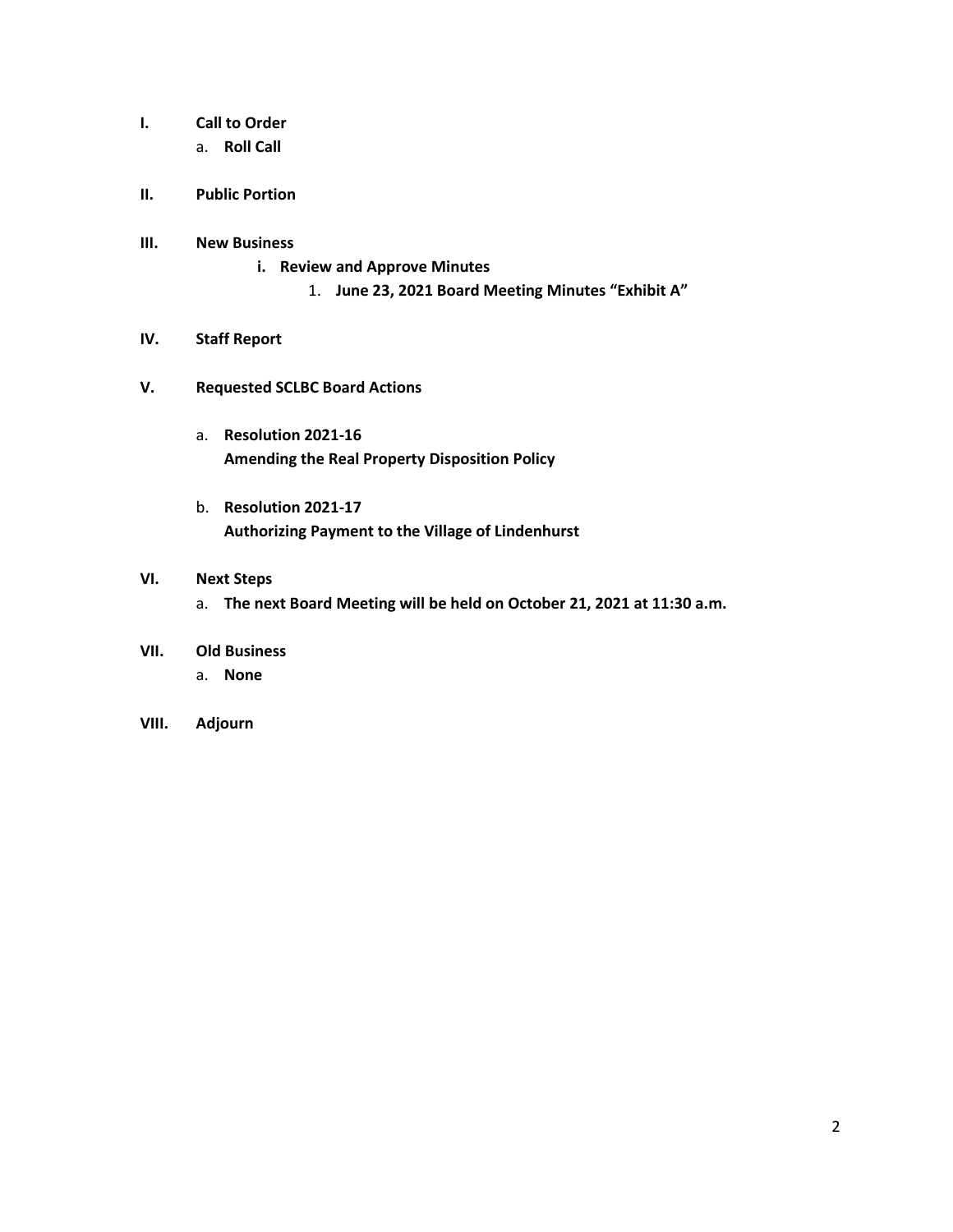#### EXHIBIT A

#### Suffolk County Landbank Corporation Board Meeting

Suffolk County Department of Economic Development and Planning

H. Lee Dennison Building, 11<sup>th</sup> Floor

Hauppauge, NY 11788

# ZOOM MEETING VIDEO CONFERENCE

June 23, 2021 at 11:30 a.m.

# Verbatim Meeting Minutes

#### PRESENT:

#### Board of Directors:

 Hon. Robert Calarco, Presiding Officer, Suffolk County Legislature Natalie Wright, Commissioner, SC Dept. of Economic Development and Planning Hon. Thomas Cilmi, Suffolk County Legislator, District #10 Hon. Rich Schaffer, Supervisor, Town of Babylon Sidney Joyner, Director of Real Estate, SC Dept. of Economic Development and Planning

# Staff Present:

Sarah Lansdale, President, SC Landbank Corp.

Dorian Dale, Director of Sustainability, SC Dept. of Economic Development and Planning

Robert Braun, Counsel, Suffolk County Dept. of Law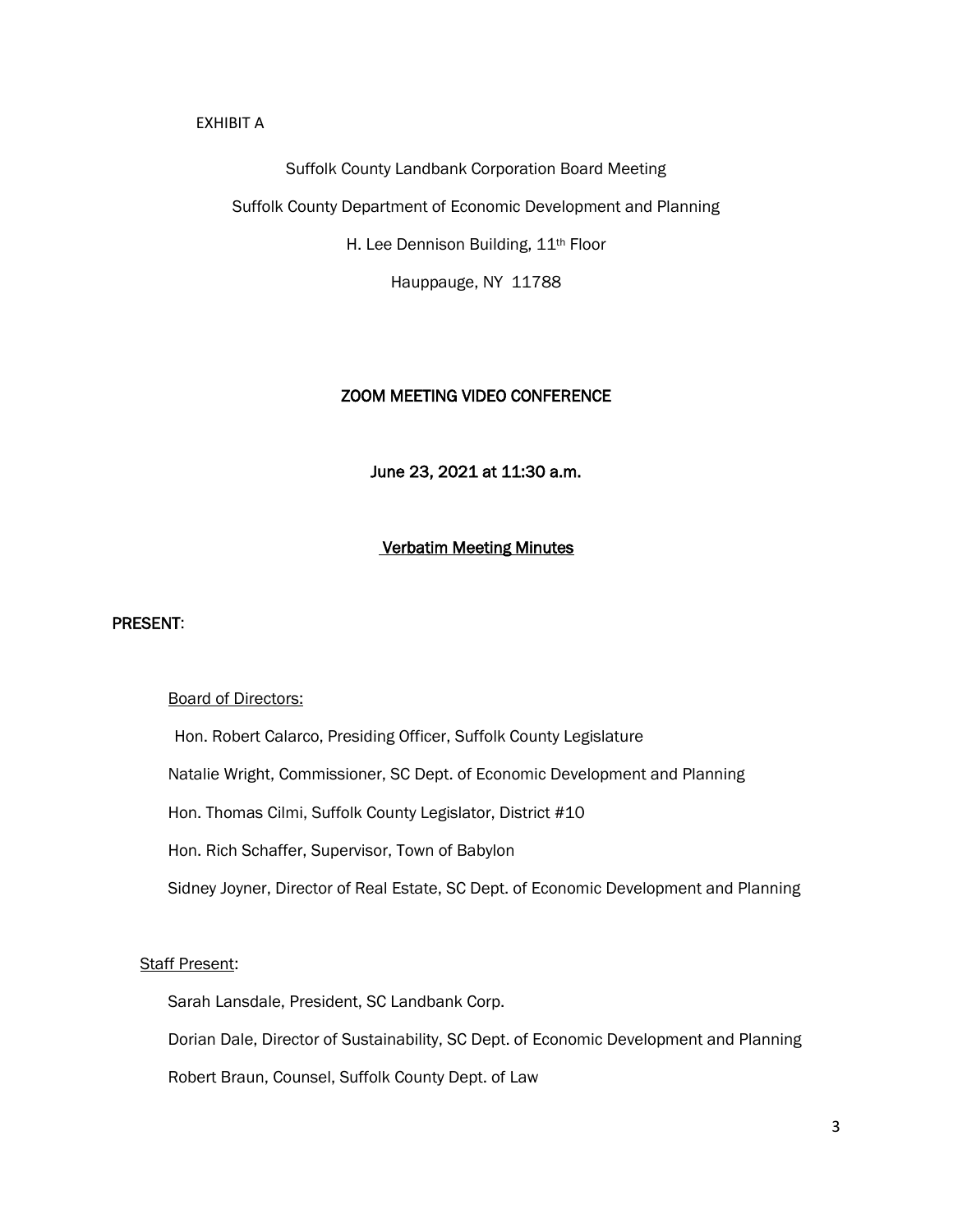Janet Gremli, Dept. of Health Services

Mikael Kerr, Project Coordinator, SC Landbank Corp.

Brian Petersen, PKF O'Connor Davies

Colleen Badolato, Secretarial Assistant, SC Dept. of Economic Development and Planning

# Not Present

Peter Scully, Deputy County Executive

Cara Longworth, Empire State Development

Matthew Kapell, Project Manager, Suffolk County Landbank

# Guests Present:

Bob DeCandia, Environmental Engineer, NYS DEC

Kerry Maloney, Environmental Engineer, NYS DEC

Natalie Wright: Welcome everyone. This is the June 23, 2021 scheduled meeting of the Suffolk County Landbank Corporation Board of Directors, and for the record, we do have a quorum present. The notice of the meeting followed the Open Meetings Law as amended by Executive Order 202.1, allowing meetings to take place telephonically or through similar devices. In this instance, we shall be using Zoom and will be recording the entirety of the meeting. If the meeting does unexpectedly closes for any reason, please wait one minute and then try to reconnect. All votes on Board actions and resolutions will be done via a roll call and we ask that the Board Members clearly state their name when making a motion, and clearly state their vote, when their name is called. Mike, will you conduct a roll call please.

# *(Roll Call by Matt Kapell) Was not present*

Peter Scully: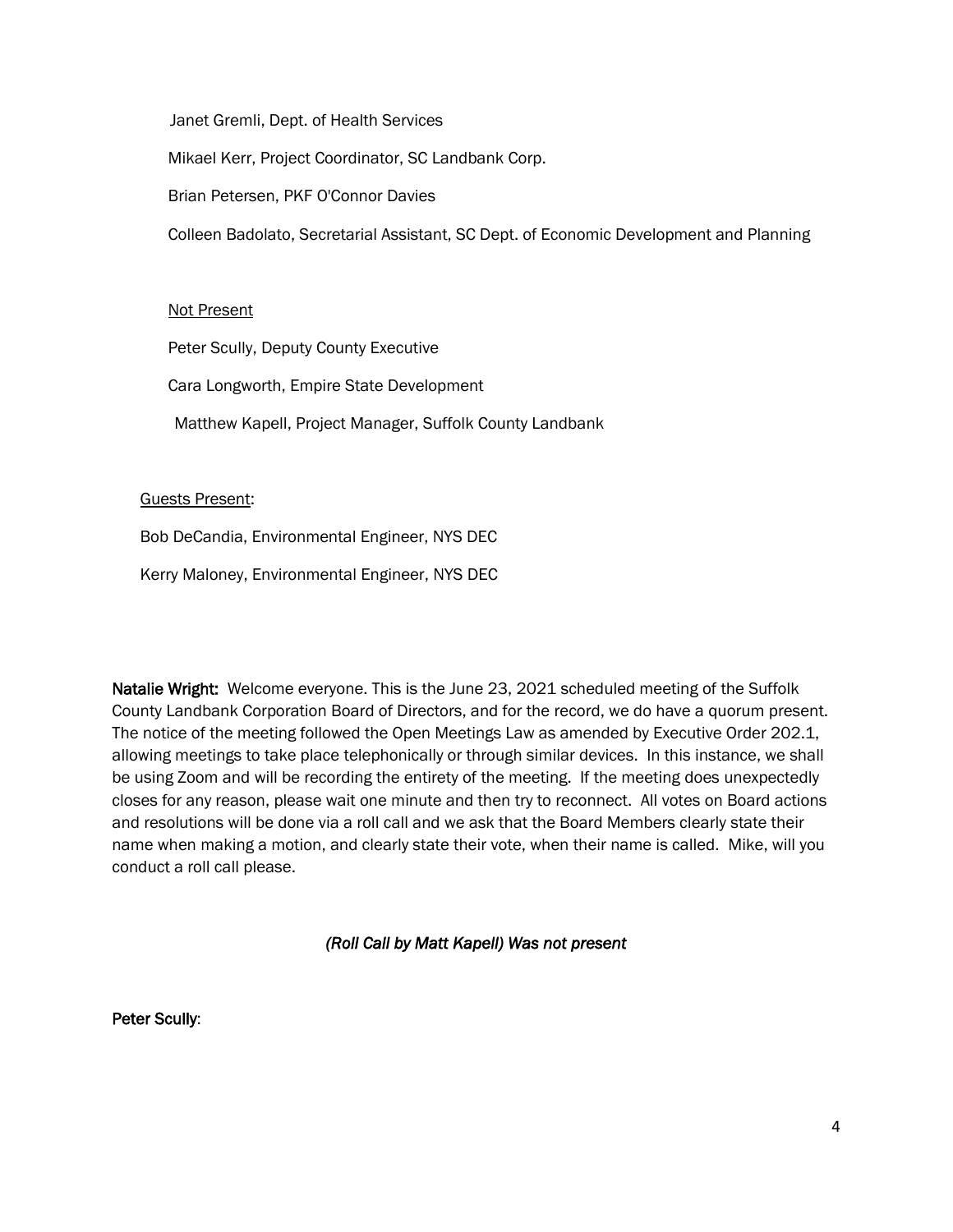Natalie Wright: Present

Hon. Rob Calarco: Present

Leg. Thomas Cilmi: Here

Hon. Rich Schaffer: Here

Cara Longworth:

Sidney Joyner: Present

Mikael Kerr: Five

Natalie Wright: Great, thank you, Mike. We'll commence the meeting at this time. The first item on the agenda is the Public Portion. So, in accordance with Executive Order 202.1, the Public Portion will be limited to individuals who submitted a request to speak to the email address [landbank@suffolkcountyny.gov.](mailto:landbank@suffolkcountyny.gov) Mike, do we have any speakers scheduled?

Mikael Kerr: We do not.

Natalie Wright: All right, so showing that there are no requests to make a public comment, we will now close the public portion. The next item is under New Business. Only one item here, which is to Review and Approve the Minutes from the May 12, 2021 Board Meeting Minutes, which are attached in your Board Member packet as Exhibit" A". Do I have a motion to approve?

Hon. Rich Schaffer: I'll make a motion.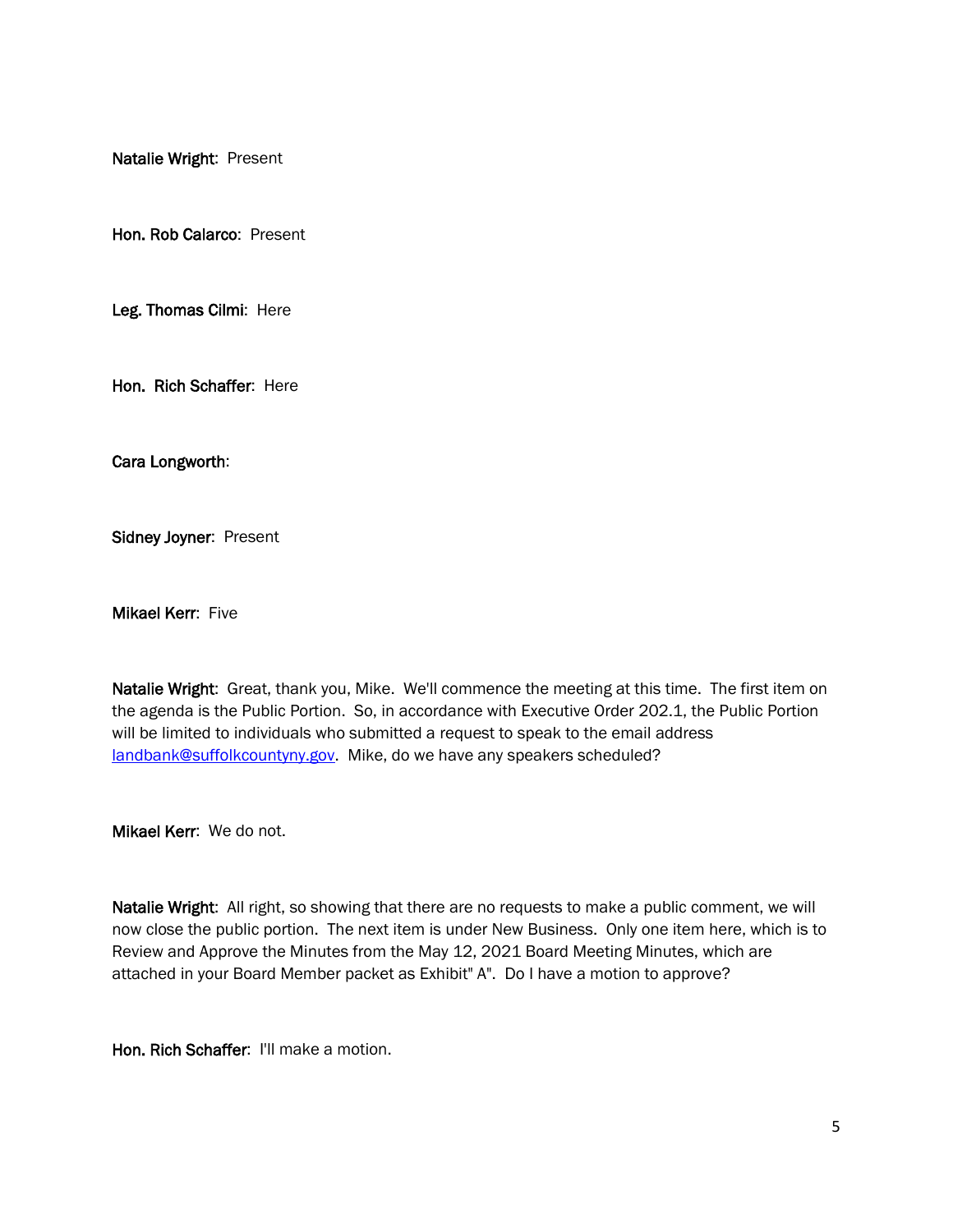Natalie Wright: Schaffer with a motion, and is there a second?

Hon. Thomas Cilmi: Cilmi seconds.

Natalie Wright: Cilmi with a second, and Mike, will you do a roll call please.

# *(Roll Call by Mikael Kerr)*

Peter Scully:

Natalie Wright: Yes

P.O. Rob Calarco: Yes

Hon. Thomas Cilmi: Yes

Hon. Rich Schaffer: Yes

Cara Longworth:

Sidney Joyner: Yes

**Mikael Kerr: Five** 

Natalie Wright: Great, so the motion passes. The Minutes are approved. The next item on the agenda is the NYS DEC update, and Janet, I will defer to you.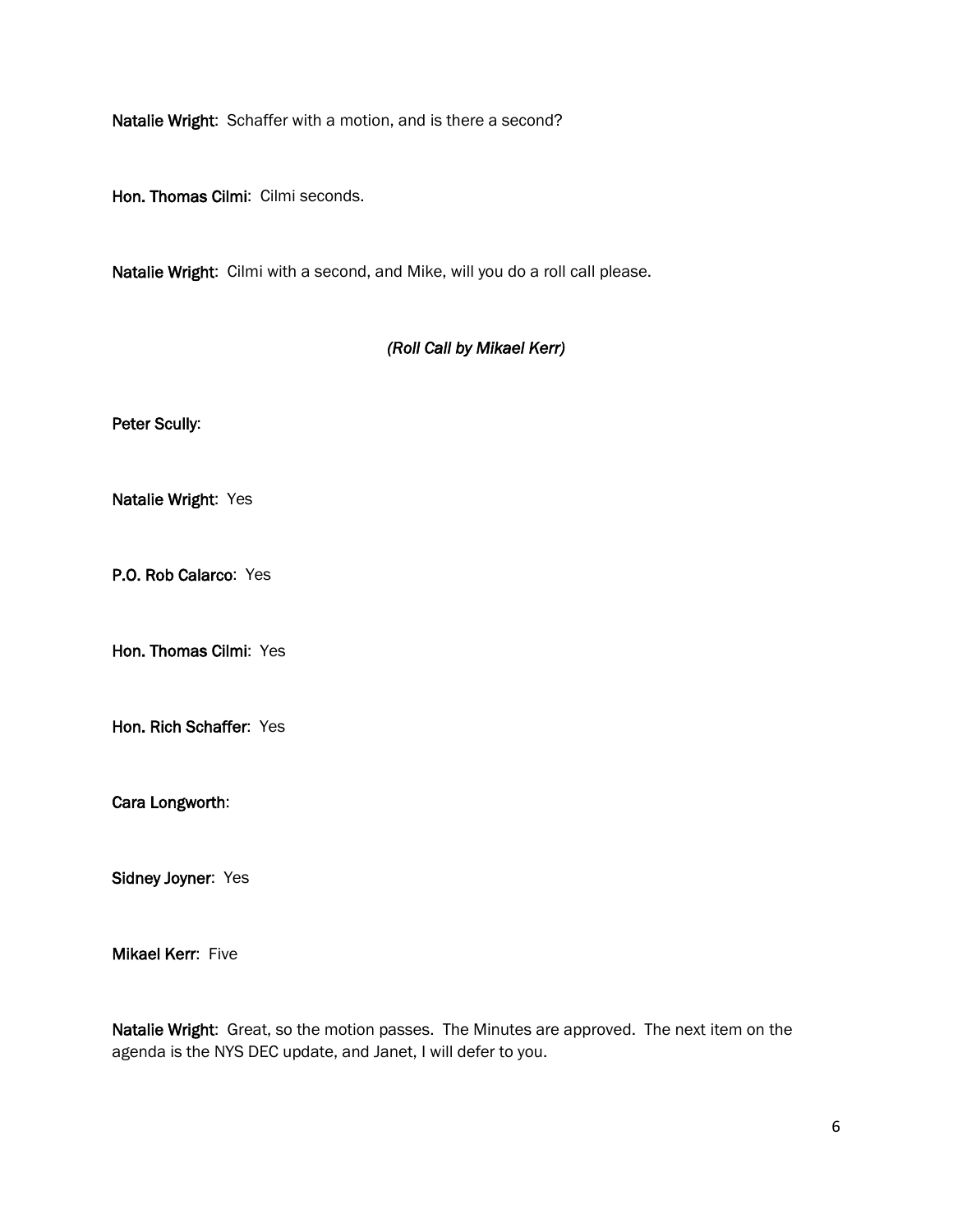Janet Gremli: Thank you, Natalie. We have with us today representatives from the New York State, Albany Bureau, DEC, and those persons are from the Division of Environmental Remediation. We have Bob DeCandia, who is the Section Chief, and we have Kerry Maloney. Is Kerry with us, Bob?

Mikael Kerr: She did join us.

Janet Gremli: And Kerry Maloney. Kerry is currently the Project Manager for the property that we know as the Steck and Philbin Landfill located on Old Northport Road in Kings Park. Kerry is going to give us an update on the status of the Brownfields Clean-up Program application and the next steps going forward. Kerry, if you would?

Kerry Maloney: Yes, so currently, the part of the process that they're in, is they've submitted a Remedial Investigation Work Plan that goes under review by the Department of Health (DOH) and DEC. Once we have finalized our comments, we send back and they address the comments and once we have a plan that we believe is able to be approved, it would then go out for public comment. And, that is a 30-day comment period, and then once that closes, we review any comments we may have received, make any adjustments to the plan, if necessary, and then, if not, we issue the approval. At that point, they implement their remedial investigation.

Mikael Kerr: You're on mute, Janet. Janet, are you trying to speak? You're on mute.

Robert Braun: Janet, try holding down your space bar.

Natalie Wright: You have to hold it down while you talk, I believe.

Hon. Thomas Cilmi: While Janet is trying to figure that out, can I ask a question?

Natalie Wright: Absolutely, go ahead Legislator Cilmi.

Hon. Thomas Cilmi: Okay. To the DEC, could you describe, you described the process. What do you think the, ultimately, what the timing will be of that whole thing? I guess there is no way of really knowing is there? Once the public has an opportunity to comment, how long does it take, and when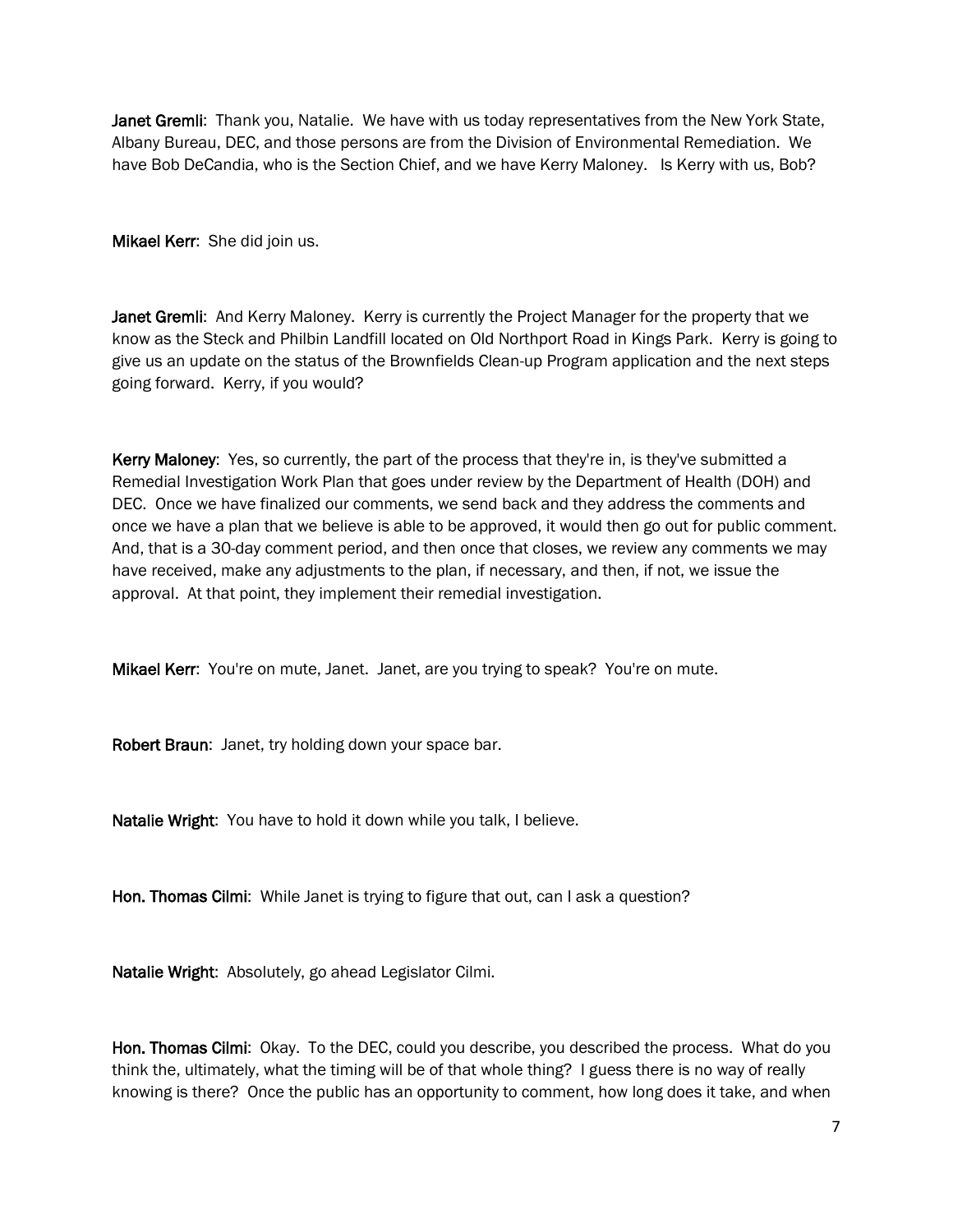do we expect some finality here?

Bob DeCandia: So, the BCP Program has certain milestones. So, the first being the application, which has been completed by Cox. The second being the agreement between them and DEC, that they're going to implement a remedial program for the site. So, that's the Brownfield Clean-up Agreement. The next portion is the area where we're in now, which they would submit a remedial investigation work plan that would detail the data they're going to collect on the site, so that they can ultimately design some kind of remedy or clean-up for the site. So, we're in that portion now. We work cooperatively with DOH and then, once we get a plan that is complete, and what we feel would be approvable, we would put it out for a 30-day public comment. After that, depending on the comments that come back, it would go back to the applicant to conduct that investigation. So, some of the timing that is in play, you know, would depend on how much investigation is needed and how long it would take them to complete their report to pull all that together. So, depending on how extensive it is, you know, that would take, usually it takes some time, and then when we get that investigation, the same thing. It goes for internal review , and then DEC and DOH review. We would see if additional investigation is needed or another iteration of investigation, and then, there would be more public comment period. And then that would lead us into a remedial work plan, which would be the actual clean-up plan, and that can be combined with the investigation, if it's completed at the same time or submitted at the same time, but it would be another 45 days and then, after that, a decision document is issued and then you would actually go into the remedial action, the construction, or the work for the clean-up. So, to answer your question, it's pretty difficult. Usually, the investigation phase probably would take a year to complete all of that. It can be fast-tracked. A lot of that depends on the applicant and how extensive the investigation actually is and if more investigation is warranted, you know, and how many iterations of investigations are necessary.

Hon. Thomas Cilmi: So, thank you for that. Let me tell you why I'm asking the question, and I'm sure you probably know this, but the County has to make all the other taxing jurisdictions whole on the taxes owed on properties that are tax-delinquent. This is certainly one of them. It's a big piece of property. The tax liens on the property are \$1.5 million. As you see annual taxes are \$77,000, so every day that goes by, the County taxpayers are on the hook for paying for this property, so it's in the Landbank's best interest and in the taxpayer's best interest to expedite this process as quickly as possible. The Landbank dealt with this property some time ago. When was the application submitted to the DEC for this?

Bob DeCandia: It was last summer.

Kerry Maloney: It was last year, August 2020.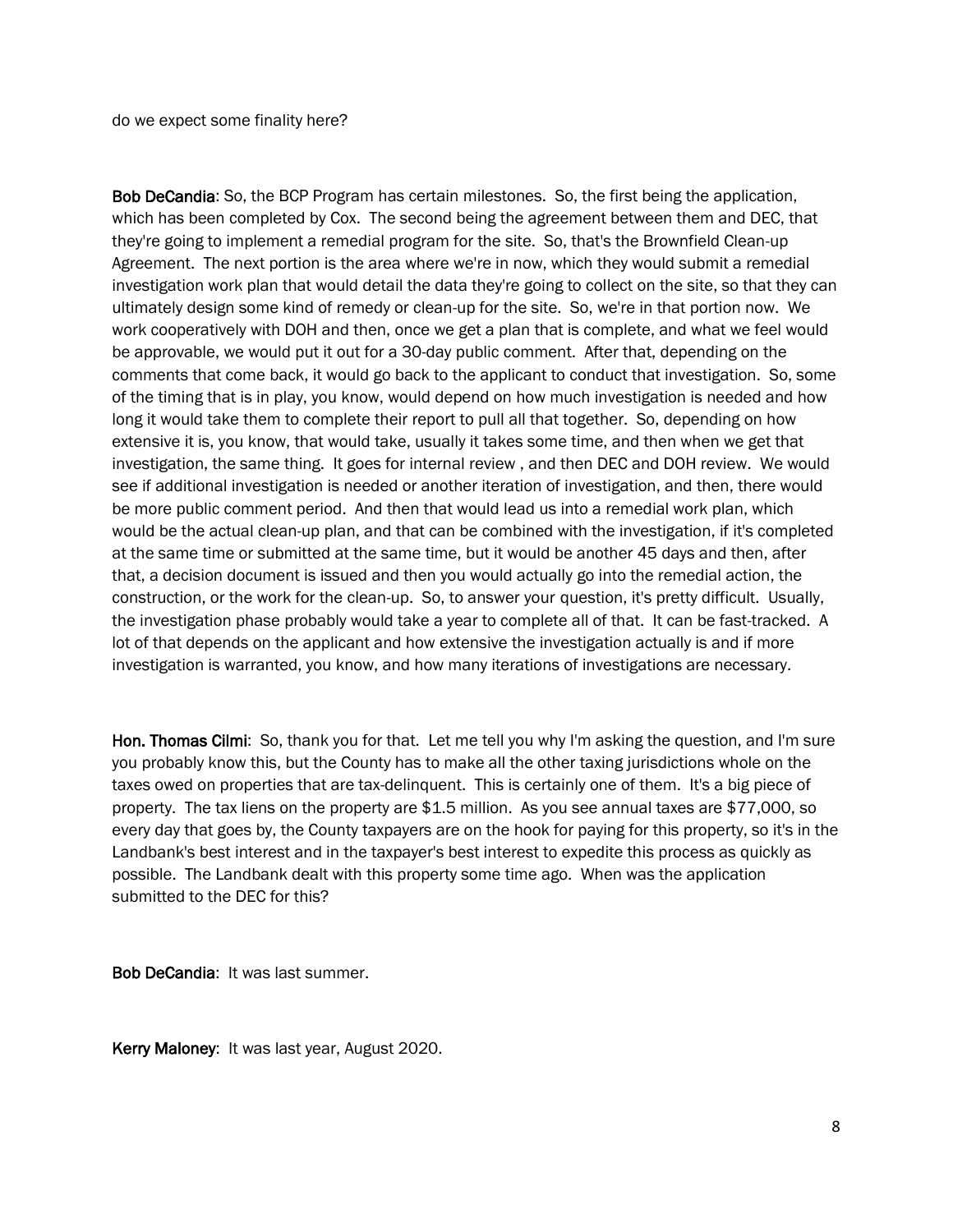Hon. Thomas Cilmi: So what has transpired between now and understanding that COVID, and I'm sure that's played some role, but between then and now, what has happened with the application?

Bob DeCandia: So, the application was submitted, it was reviewed, it was deemed complete. Then it went for a public comment period. Then, after the public comment period, I don't believe we received, well we did receive some comments.

Kerry Maloney: We did, we received 23 comments.

Bob DeCandia: We worked through those and then the agreement was developed and sent to the applicant and then he signed that agreement. Then following his entering in to the agreement with DEC, he submitted the remedial investigation work plan, which is currently under review with DEC and State DOH.

Hon. Thomas Cilmi: Okay, so the application was sent in August of 2020, it's now June of 2021. You said there was a public comment period, and then, forgive me, I'm just having trouble wrapping my, and I'm sorry to the Board for belaboring this, but I'm just trying to wrap my head around, so now there's going to be another, what's the purpose of the second public comment period?

Kerry Maloney: There's public comment periods throughout the process. We're required to keep, we have a citizen participation plan on all of our brownfields projects. We're required to keep the public informed. There are multiple steps in which we issue fact sheets, and some of them come with a public comment period, so the application has a public comment period, the remedial investigation work plan has a public comment period, the RI just has a notice, I'm sorry, the Remedial Investigation Report, there's a fact sheet to let people know that it's available for review, and then the Remedial Action Work Plan, which is how we decide upon the remedy, also has to go for public comment, so that the public is aware of what is being done on the site throughout the whole process. Then, finally, once it's done, the decision document, we issue a fact sheet and when the have the Certificate of Completion, we also issue a fact sheet. That is what we are required to do as part of the program.

Hon. Thomas Cilmi: Okay, so if I could just ask that whatever parts of that process, and listen, you all at the DEC have been wonderful partners for the Landbank. We have a great relationship, and I expect that to continue, obviously. We can't thank you enough for the partnership, but if you could do everything in your power to expedite this as much as possible, given the financial burdens that our taxpayers are bearing, it would be very much appreciated. That's me as a Landbank Board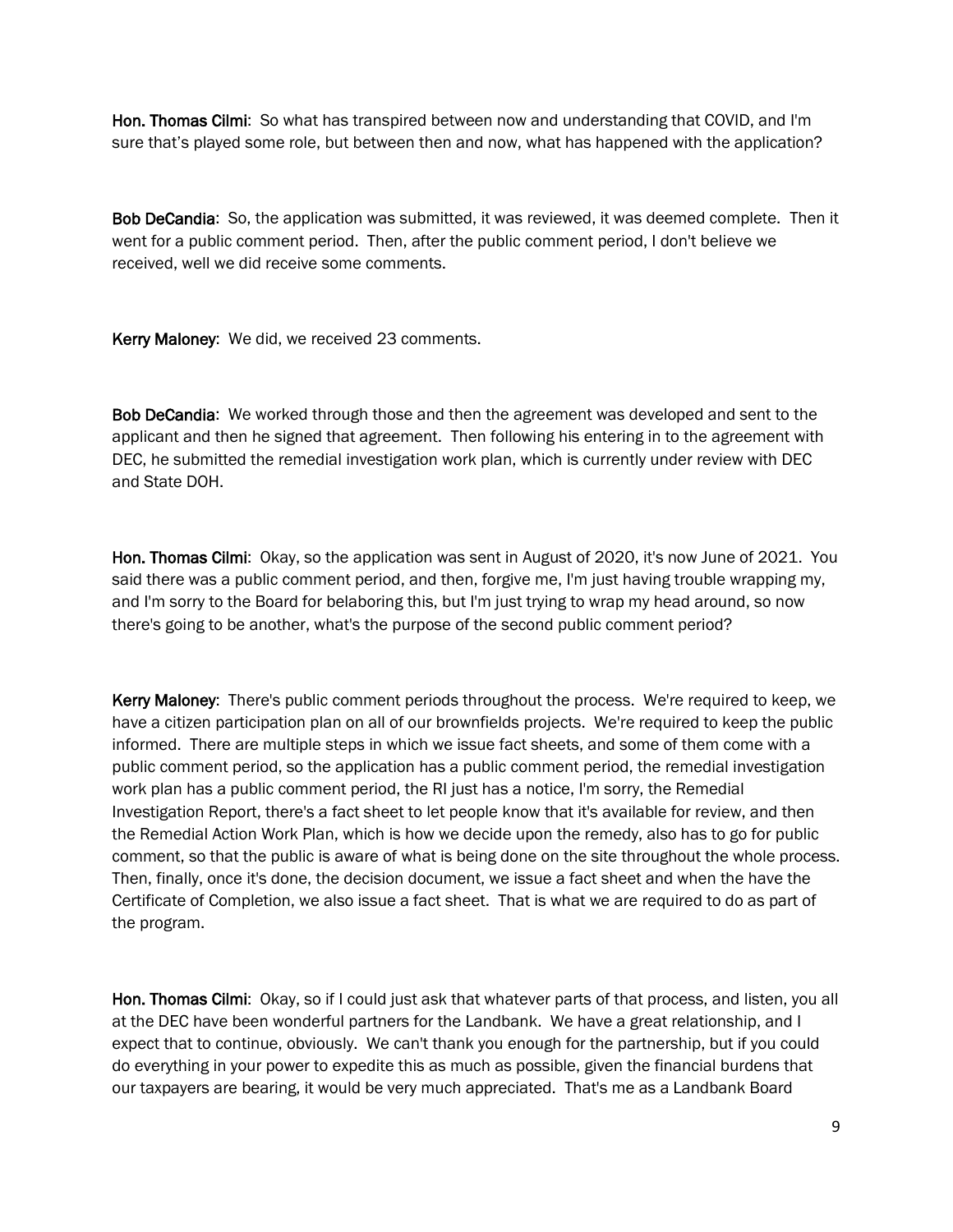Member and me as a Legislator asking.

Mikael Kerr: Yeah, and any information or help that staff or County personnel can provide, just let us know, and we're happy to help out as well.

Kerry Maloney: Understood.

Hon. Thomas Cilmi: Thank you. Thanks you guys, appreciate it.

Janet Gremli: Any other questions? Okay, I guess that would conclude that. Thank you both very, very, much. You're welcome to stay for the rest of the meeting or I'm sure you may have other things to do, but thank you for your participation.

Hon. Thomas Cilmi: Go work on that application.

Bob DeCandia: Thank you for the opportunity.

Janet Gremli: You're welcome.

Hon. Thomas Cilmi: Thank you.

Natalie Wright: Thank you very much. Moving on to the next item on the agenda, we have the Staff Report Update. Mikael, I'll hand it over to you.

Mikael Kerr: Thanks Natalie. I'm just going to provide the Board with a quick update on our Brownfields Program as well as our ongoing Zombie projects.

So, the first slide is one you're very familiar with. There has been a slight change here. You'll see we've added 10 sites to the total sites. The Interagency Brownfields Working Group has met now.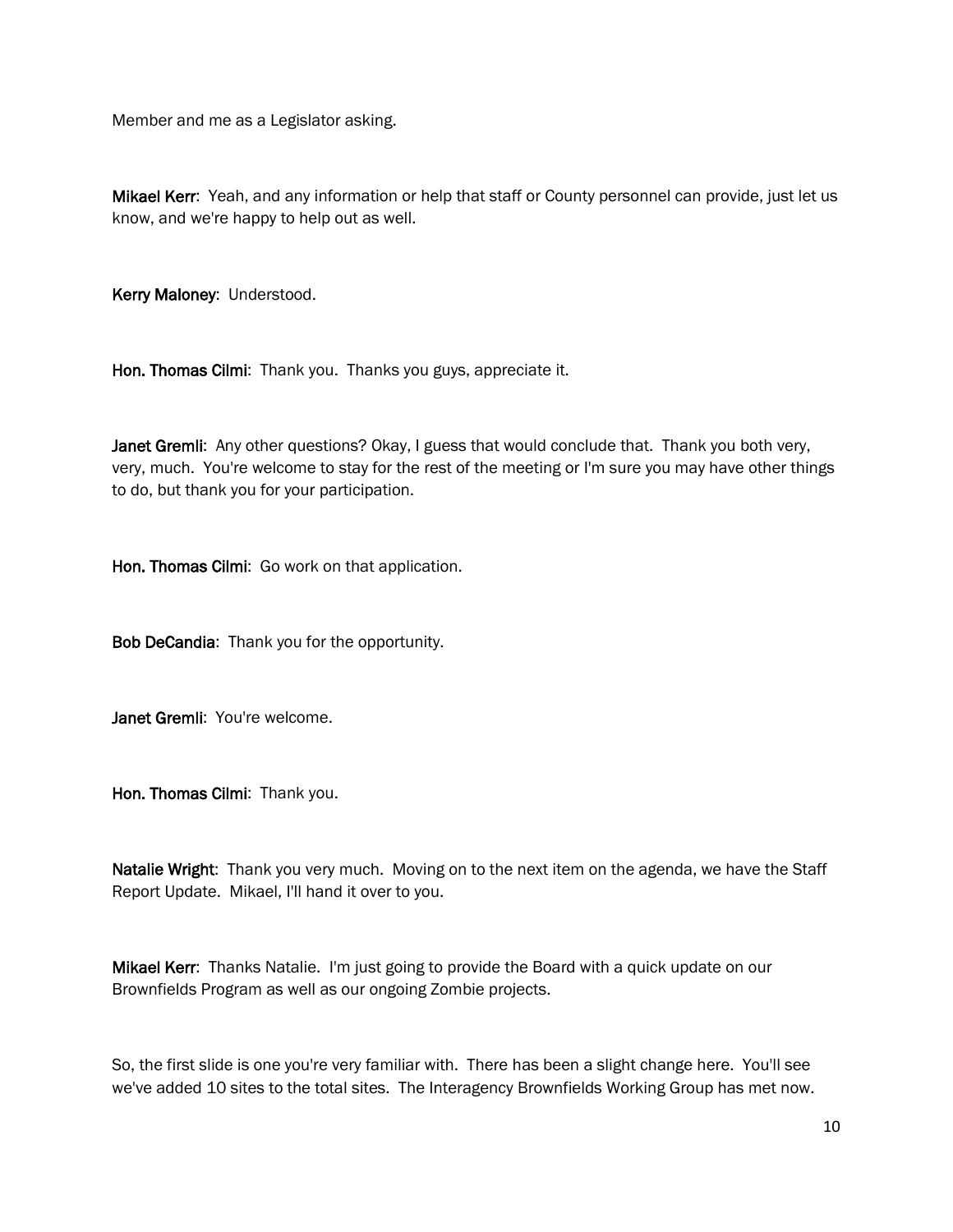We've begun reviewing the sites. We'll get into them in a little bit. So, these are our current and pending sales. So, everyone will be happy to see we closed on 156 Grant Ave. in Islip. So, we sold that for \$100,000. The Charles Ferraro and Lighthouse Storage are now the proud owners of the tax liens for the property. We've sent everything to the Clerk's Office to be recorded; and we're just working with the Comptroller's Office now to have the Tax Deed issued, but that is just a, you know, quick signing. That'll be done within the next two weeks. All right, so they've also been in touch with Janet about starting the environmental work, so we are closed and moving forward on that one.

1305 South Strong – there's no updates there unfortunately, and then, Old Northport Rd., the Izzo site and the Steck/Philbin site, we just received that report from DEC.

So, this is the list of ten new properties that the Landbank is working on. We've sent out the initial notifications to the property owners, and I've also sent the letter to the DEC, as per our MOU, to have these properties added to the protection of the MOU, so they're included in the covenant not to sue, as well as the profit sharing mechanism, if we do move forward and sell these properties. So, as you can see, these are very varied properties. The first property, Little East Neck Road in Wyandanch is a commercial building with parking lot. It seems to be an auto repair facility from the aerials, about an \$83,000 tax lien. The next two on Swezey Drive are actually smaller parts of a larger parcel that the Landbank was entered into the Landbank inventory about two years ago. We knew that these other two parcels were coming up, so we held off on doing our investigations, and now we're going to be tackling the entire property. So, we'll be moving forward with that one. That one is currently an unpermitted composting facility. There's also some evidence that they've been accepting C & D material, also unpermitted. So, that one should be an interesting investigation. The next is Eastport Manor Road in Eastport. It appears to be a former gas station with some other structures on the property with about a \$70,000 tax lien. Then 860-866  $2^{nd}$  St. in Ronkonkoma. It appears to be a welding and metal-working facility with a \$250,000 tax lien. We also have in East Moriches a first for the Landbank, an airport is on our list. It's the former Spadaro Airport. I know this property has a long history, so we'll be investigating this with taking a particular look at the fire-fighting foams, PFA's and PFOA's, you know, and potential for that kind of contamination.

Then, the last four parcels are ones that the Board is familiar with. This is Hubbard Sand and Gravel. It's the parcels surrounding Hubbard Power and Light, which we sold a few years ago to Mr. Vincent Trapani. This is a sand-mining facility. There has been some DEC involvement in the 80's and early 90's, and so, we are going to begin our investigations on those parcels, as well, and we will keep the Board updated as that progresses.

Hon. Rich Schaffer: Hey Mike, this is Rich Schaffer.

Mikael Kerr: Sure.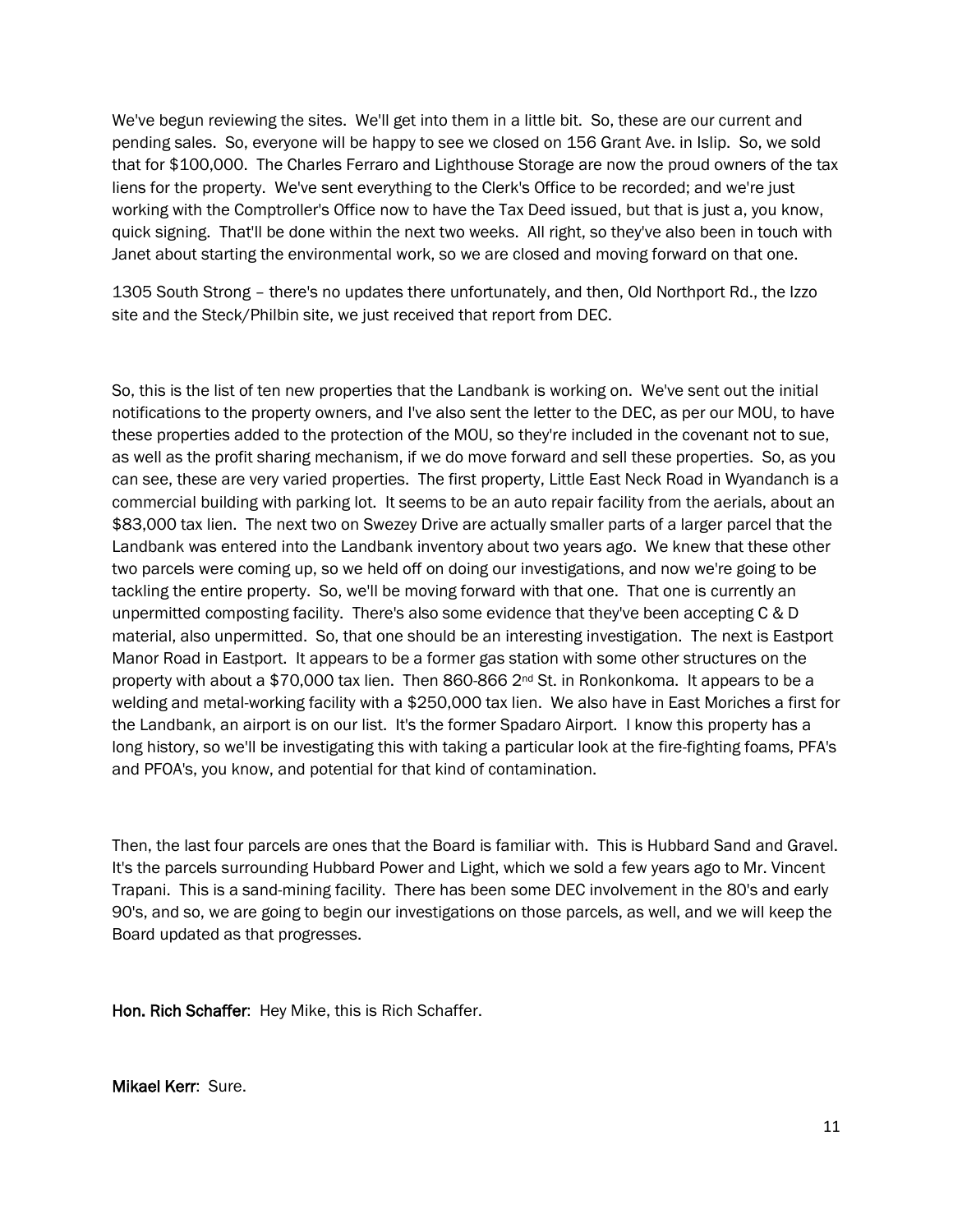Hon. Rich Schaffer: On the first one, that's an active site, right, meaning?

Mikael Kerr: Correct.

Hon. Rich Schaffer: The business is still operating?

Mikael Kerr: It is, so you know, it's our hope that the initial letters that we sent out will prompt them to pay the back taxes.

Hon. Rich Schaffer: Get their attention.

Mikael Kerr: Yeah.

Hon. Rich Schaffer: And, what's the issues there on the property.

Janet Gremli: If you want, I'll let them know. There's a couple of heating oil tanks and storage tanks there. In our database, for the Health Department, they were not really bad players as far as lots of violations or anything like that. They don't have any below ground storage tanks, which is a plus, and the only other issues we may have would be with the sanitary system or storm drains, because they're not sewered at that particular site.

Hon. Rich Schaffer: Right. So, Janet, if you want to factor in, on the Town's side, we're going to be taking all the properties along the Straight Path corridor, and Rich Groh is putting together a list of who can connect directly to the Southwest Sewer District pipe that runs up Straight Path. So, that property is one parcel off of the intersection of Straight Path and Little East Neck Road, and we can factor that in because I met with a couple of the property owners up there that we've had issues with, overflowing septics and we're telling them that we're gonna give them some assistance. We're creating a grant program with federal ARBOR money. So, I'll talk to you maybe further about that offline.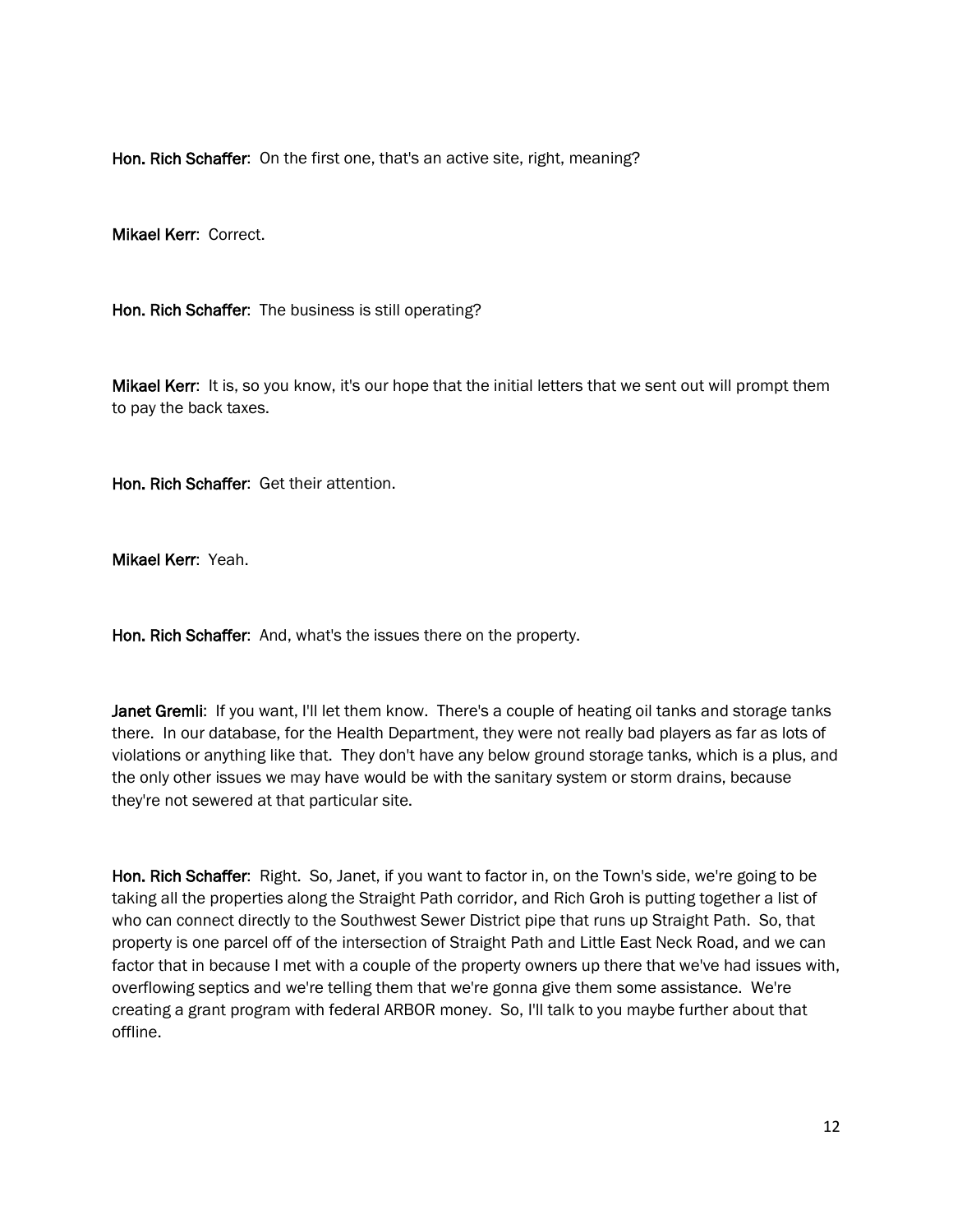Janet Gremli: Great, and that will be great capital improvement for, if they keep it, or even if they don't sell it or pass it on, that's a great capital improvement. Thank you.

Hon. Rich Schaffer: Yup, okay, thanks.

Mikael Kerr: And, Janet and I will be visiting all these properties over the next couple of weeks to do an initial kind of visual inspection; and if we can, speak to the owners about their options moving forward.

Okay, so just another quick update on a forthcoming RFP that the Landbank is planning to issue. We updated the Board a little bit about this the last Board Meeting. We're in the final stages of finalizing the RFP. We've sent it over to the Village of Islandia for comment. We're anticipating a release date of next Wednesday, June 30th. So, this is an approximately a 6.3 acre site currently utilized for automotive and miscellaneous storage. There is a 2016 DEC Remedial Action Plan that outlines the environmental investigation that needs to be done at the property, so that's included in the RFP and will be expected of any potential applicant. So, at this point, we're just waiting for comments from the Village and then we're going to be able to issue the RFP.

Okay, so next up is 620 & 628 Shore Road in Lindenhurst. So, this is a property that the Landbank, we sold the tax liens to ANB Consulting in December of 2020 for the sale price of \$250,000. At the time of the sale, we overlooked the Village liens on the property, and so there's currently outstanding Village liens; and we've been trying to work with the buyer and the Village to come to some kind of agreement, but the Village would like to be paid for the liens; and the buyer believes that, you know, the County liens supersede the Village liens and extinguish them. So, we wanted to bring this to the Board to kind of have a discussion about potential ways that we could move forward.

Sarah Lansdale: So, there might be three possible ways that this could be resolved. The first would be to continue as is, having the Village and the current property owner figure out, on their own, lien superiority and lien priority. The second would be for the, potentially, for the County to make the Village whole in its entirety with the Village's lien of \$33,000, or potentially, there could be a third option, and probably other options that staff have not yet considered. The third option could be to enter into an agreement with the Village, similar to our relationship with the NYS DEC, to proportionally share and reimburse the Village for their proportional share of their liens versus the County liens in the sale proceeds. So, the County's lien, on the slide, indicates \$288,000. The Villages liens are \$33,000 and do you want to, Mike, put up the graphic. So similar to what we do with DEC, where DEC's costs or their environmental liens associated with their clean-up and our tax liens are proportionally split, the sales proceeds, we're suggesting that the Board consider a possibility or one of these three possibilities, or just discuss further how the Board would like us to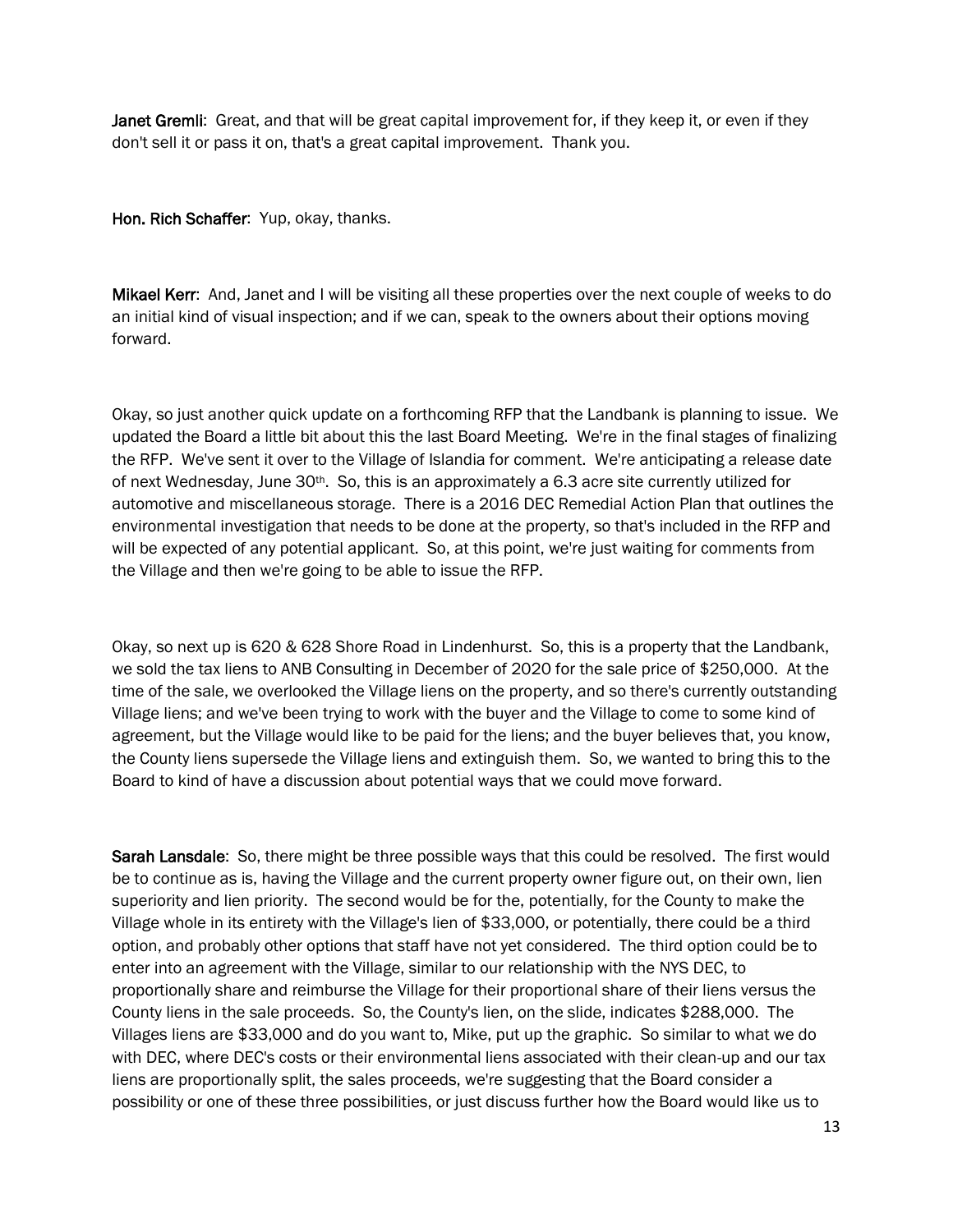proceed. So, this proportional split would then mean that the \$250,000, that the Landbank has received, we would remit approximately \$26,000, that would go towards satisfying the Village's liens of \$33,000, and wanted to just open it up for discussion.

Hon. Rich Schaffer: I like the last option. Obviously, we've got history with it. I think it's fair that any amount of money is large for them as the Village and I think this would be the fair thing.to do. I can support this.

Sarah Lansdale: Thank you. Any other thoughts on this?

Hon. Thomas Cilmi: So, I think I agree with Supervisor Schaffer, but my question would be, this is Cilmi by the way. My question would be, would that sort of suck us into a precedent that, you know. that we're obliged to follow with future transactions or can we change our policy so that we don't get into this sort of predicament again.

Sarah Lansdale: Yeah, so I just want to address how we've changed our policies so this wouldn't happen again.

**Mikael Kerr**: So, this was an oversight on my part. So, what I've been doing is I've been going through our full list of properties and just listing, notarizing each one that is in a village and reaching out to the village to already bring this to their attention, as well as putting in our standard language for the RFP that anyone buying a property from us within a village would have to satisfy those village liens, in addition to purchasing the County liens from us.

Hon. Rich Schaffer: So, Mike, this comes out of your salary then?

Robert Braun: If we want to take two years to cover it, it could come out of his salary because he only makes \$13,000 a year.

Hon. Rich Schaffer: Oh, Mike, you've got to get into the upper echelon over there.

Sarah Lansdale: We're working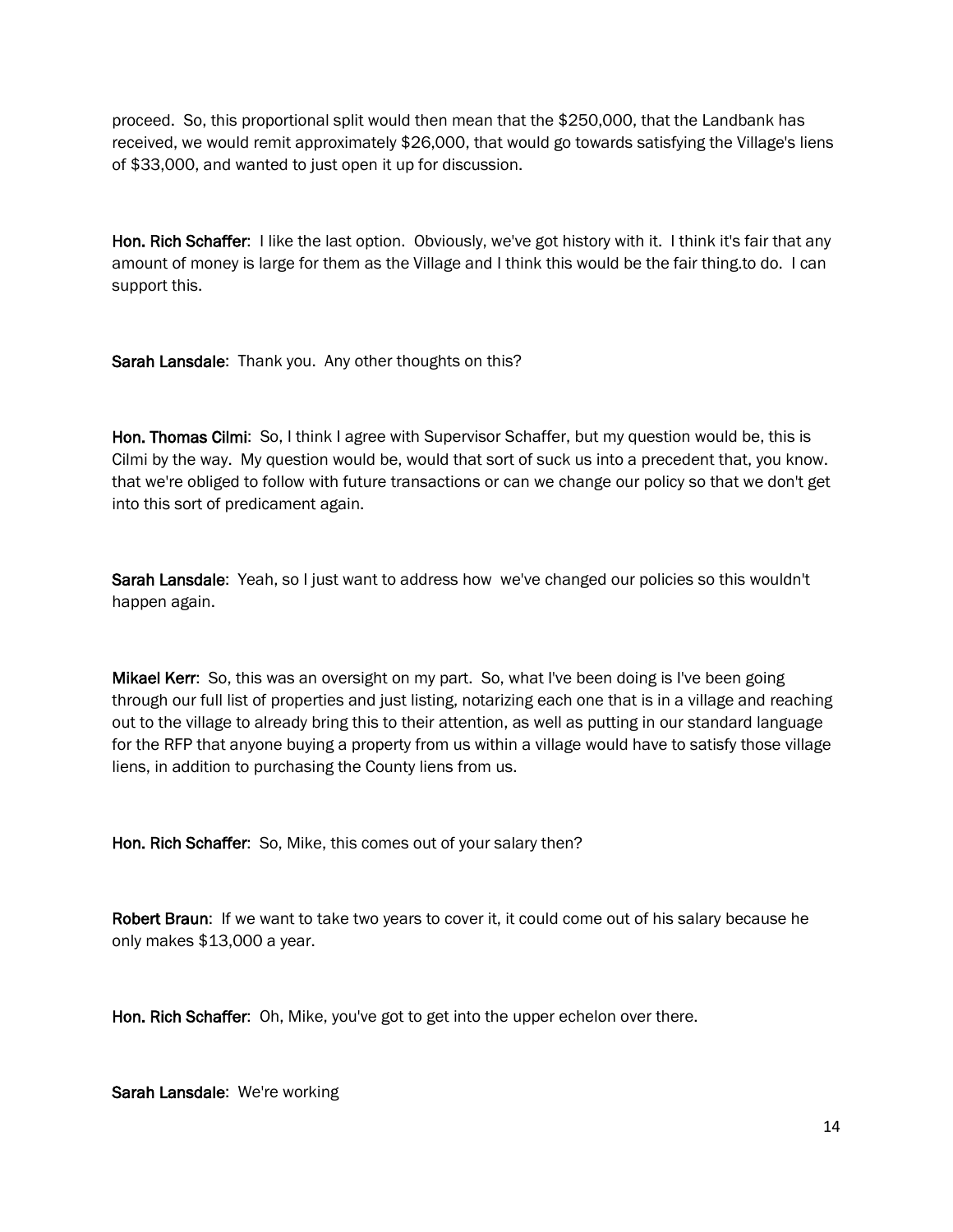Sarah Lansdale: Bob, would we need a, would we need a Board resolution allowing us to do this, procedurally?

Robert Braun: I think it would be appropriate to work it out with the Village first, subject to the Board's approval thereafter. There's also a question as to whether the Village would expect that if we're paying them \$26,000 instead of \$33,000, that we're expecting to recover the other \$7,000 directly from the new landowner, or whether they would just redo their claim to the amount that we pay them.

Hon. Rich Schaffer: And Bob, if you need any help with them, let me know.

Robert Braun: Okay, we will.

Hon. Thomas Cilmi: To some degree, I feel an obligation to the Village, but by us paying that amount we're sort of absolving the purchaser of their responsibility here, which bothers me that they're getting away with this and that we're paying.

Mikael Kerr: So, I would just say one thing, that we do typically, when we're selling these tax liens and marketing these tax liens, we do typically, represent that the County liens are superior to all other liens. I mean, the contract also does state that it's subject to liens and encumbrances other than the County liens. So, that's something that we need to clarify in our contract language I think as well.

Hon. Thomas Cilmi: Do you think it's reasonable that the purchaser believe at the time of purchase that the Village lien would go away?

Mikael Kerr: I believe that they believed any other lien or encumbrance would be extinguished with the County liens.

Hon. Thomas Cilmi: Okay, so it's reasonable to think that it's perhaps, not their fault.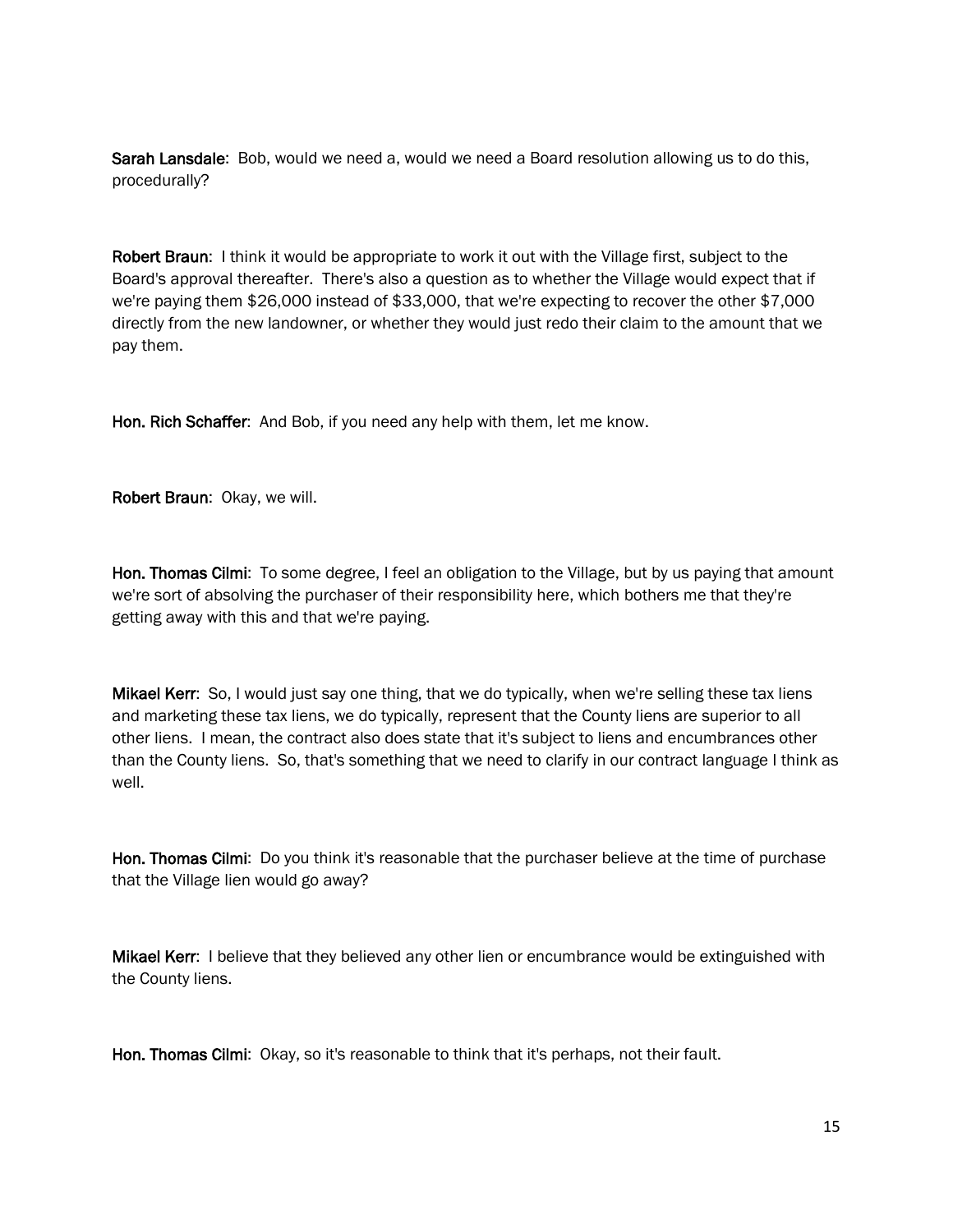Mikael Kerr: Yeah, I believe so, yes.

Hon. Thomas Cilmi: Okay.

Brian Petersen: Mikael, if I could add, what's the history as far as title insurance and things like that during these closings?

Mikael Kerr: They did receive title insurance from Omni Title. I think what we're really trying to avoid, I guess as Sarah mentioned in the first part is you know, potentially litigating the lien superiority from between the County liens, the Village liens, liens turned into private liens.

Hon. Rich Schaffer: I definitely don't want a Strong's Avenue.

Mikael Kerr: Yeah.

Sarah Lansdale: Right, our goal is to facilitate whatever clean-up is remaining on the property for environmental protection, as well as economic development, to produce a successful business; and if there's already this issue with the Village that's just going to further complicate their success, potentially.

**Mikael Kerr:** Yeah, and I think we do have clear steps to ensure that this issue doesn't arise again.

Brian Petersen: Hey, Mikael, have you confirmed that they haven't already sold these tax liens to private individuals?

Mikael Kerr: Yeah, they have not. They took ownership. They have not sold the liens and they're working to get access to the property.

Robert Braun: No, I think Brian was asking about whether the Village has sold the tax liens.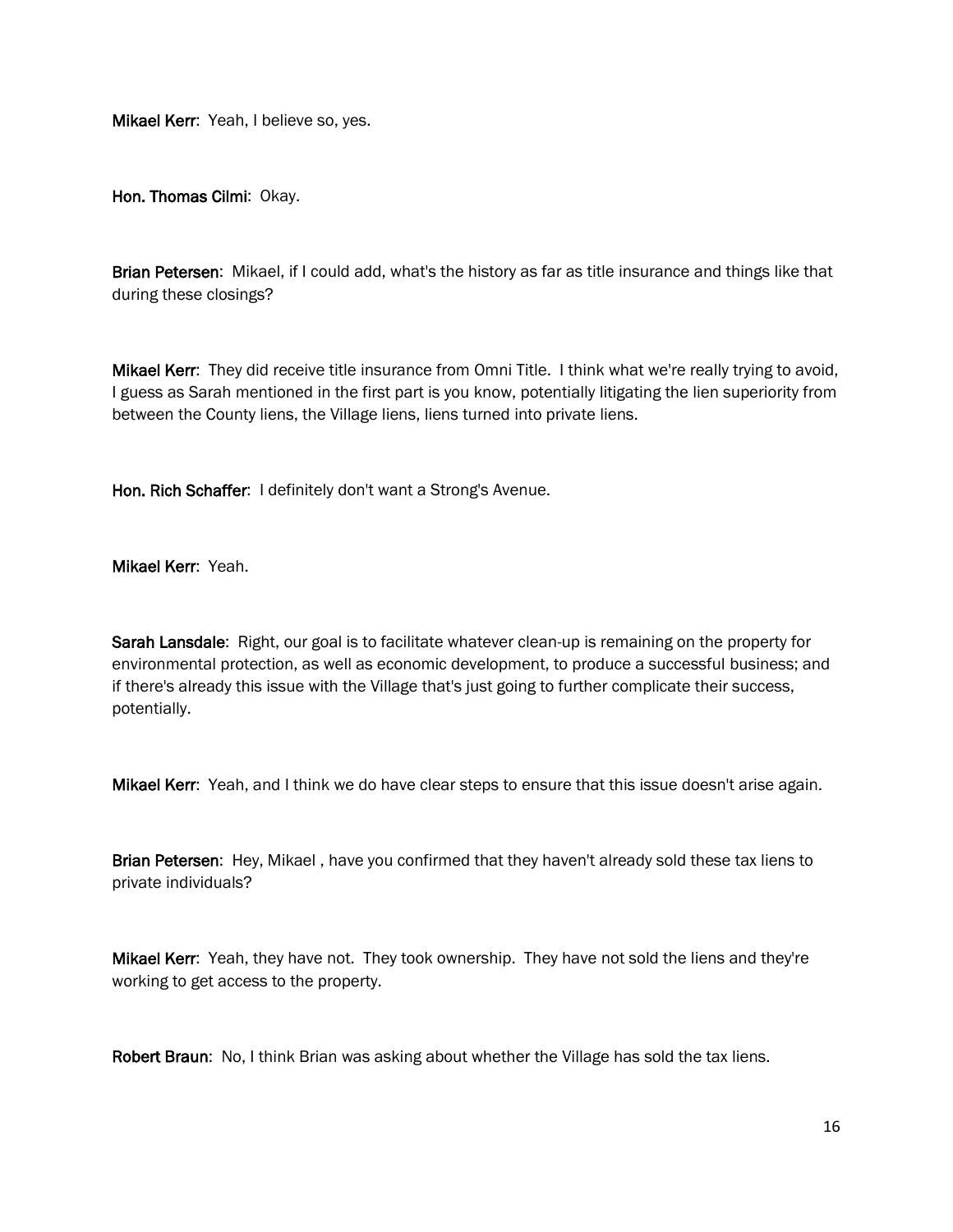Mikael Kerr: Oh, no, so the Village does not. So, we spoke with the Village. They're not like other villages, they do not sell their tax liens.

Brian Petersen: Because that would be one hurdle, you know, that we probably couldn't get through, so I'm glad that they are holding it on their end.

Sarah Lansdale: Okay, any other thoughts or comments from the Board? It seems like as a next step, we will reach out to the Village to begin discussions about this.

Robert Braun: Good.

Sarah Lansdale: Thank you. Next slide is Lawrence Aviation. We just wanted to inform the Board about the status of the redevelopment of this project. I believe, Mikael correct me if I'm wrong, but I think that this is one of the larger land masses in our inventory, as well as liens annual cost to the County at this time.

Mikael Kerr: Correct, and still one of the largest Superfund sites in Suffolk County.

Sarah Lansdale: Exactly. So, we looked at the Consolidated Funding Application and we're excited to pursue two possible grant applications associated with this property. We're sorting out the details with Empire State Development Corporation. One would be a grant to partially fund the demolition of existing buildings on the site, and that would be, just to be clear with our Board, that would not be for the Landbank to undertake the demolition, but rather to secure the funding for demolition and if we have the ability to, to transfer the grant to the successful bidder of an RFP. So, it would be an additional incentive for whoever is successful in receiving title of this portion of this property. The second grant application would be to research the feasibility of implementing a Tax Increment Financing agreement for the Lawrence Aviation redevelopment. We've talked about that with both the EPA and the DOJ on settlement discussions, and there is a grant application available to fund a feasibility study. So, we're applying for those two grants. We have submitted a draft. Thank you Mikael for drafting the Request for Proposals for the Lawrence Aviation Redevelopment; and we've submitted the draft of the RFP to the Town and other elected officials, and we've received feedback from the Town and we're looking to release the RFP later this week or early next week. And, in terms of the settlement, we've just received yesterday, the full settlement and we're reviewing that later today, internally. So, we'll keep you updated on the terms of that. Any questions?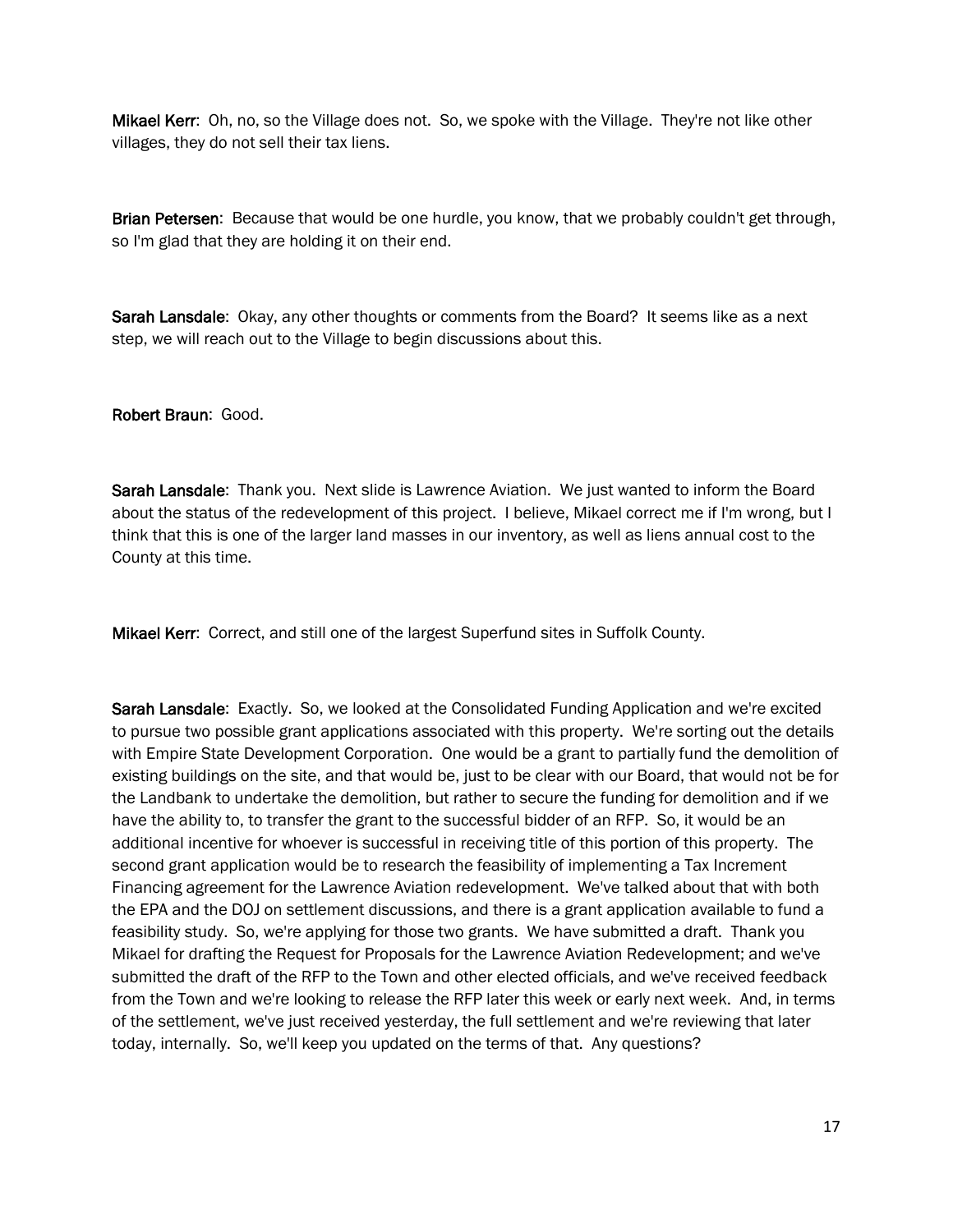Mikael Kerr: Okay, so on to our Zombies. So, we recently acquired three new properties from DSS, that I think the Board is aware of. The first is 1442 N. Clinton Ave. in Bay Shore. This one, we are partnering with Long Island Housing Partnership. We've done our initial walk-through for the house and we are just getting ready to start the contractor walk-through. The next is 31 Oakland Avenue in Bay Shore. This one we are working with Community Development Corporation. Again, we've also done our initial walk-through on this, we've created the scope of work, so now we're just doing some of our other due diligence and selecting a contractor. And then, 248 Crooked Hill Road in Brentwood. With this one we are working with Habitat for Humanity to rehab and resell the property; and we've just finalized our partnership agreement with Habitat, so we should be hitting the ground running within the next two weeks on this one. So we're looking forward to having these three. These three were the last three that we needed for our annual Enterprise Grant to finish before the end of the year, and we are on track to complete that. And, that's it for the Staff Report, unless there's any question from the Board? All right, well thank you very much.

Natalie Wright: Thank you very much Sarah and Mikael. Seeing no questions, moving on. So, we do not have any requested Board Actions for this Agenda, and we also do not have any Old Business or Correspondence. Mikael just noted that the next meeting will be held on August  $11<sup>th</sup>$  at  $11:30$  a.m. Do I have a motion to adjourn the meeting?

PO Rob Calarco: Motion

Natalie Wright: Calarco with a motion, and is there a second?

Sidney Joyner: I second it.

Natalie Wright: Sidney with a second, and Mikael can you do a roll call please.

# *(Roll Call by Mikael Kerr)*

Peter Scully:

Natalie Wright: Yes